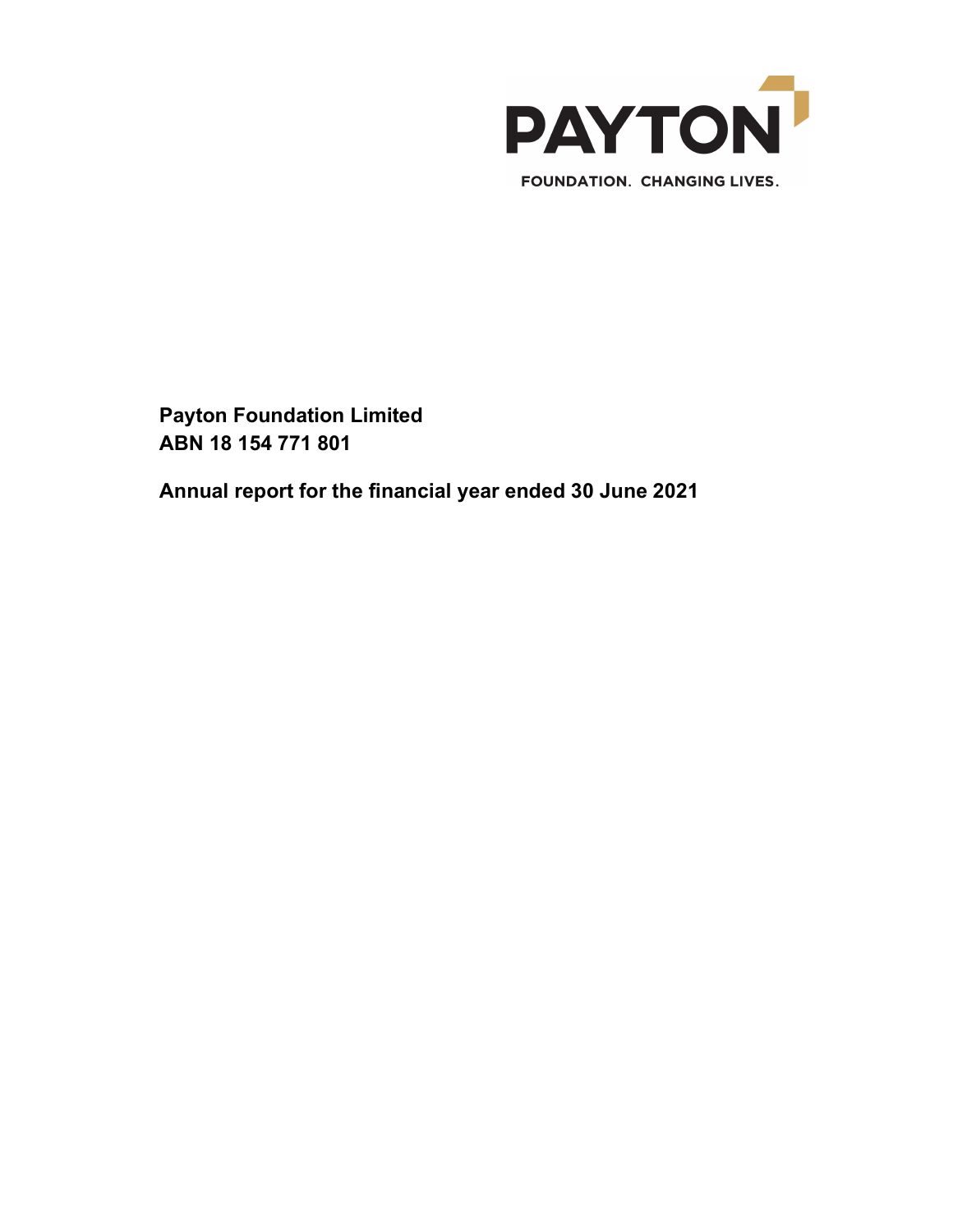

# **FOUNDATION. CHANGING LIVES.**

# Payton Foundation Limited

# Index to the financial report

| Index to the financial report<br><b>Contents</b>                        | Page     |
|-------------------------------------------------------------------------|----------|
| Annual financial statements                                             |          |
| Statement of profit or loss and statement of other comprehensive income | 1        |
| Statement of financial position                                         | 2        |
| Statement of changes in equity                                          | 3        |
| Statement of cash flows                                                 | 4        |
| Notes to the financial statements                                       | $5 - 14$ |
| Directors' declaration                                                  | 15       |
| Auditor's independence declaration                                      | 16       |
| Independent auditor's review report                                     | $17-18$  |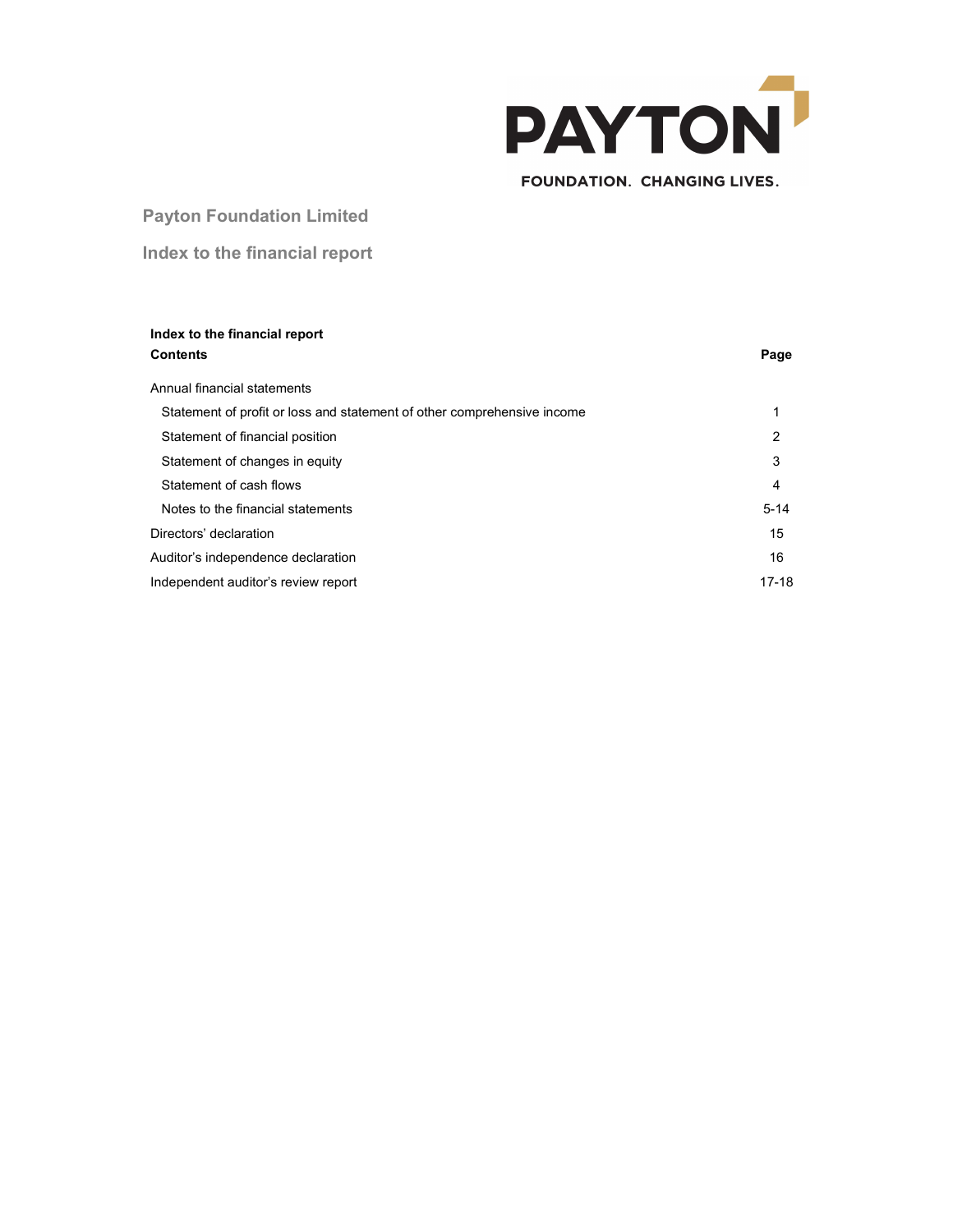## STATEMENT OF PROFIT OR LOSS FOR THE YEAR ENDED 30 JUNE 2021

|                                                                | <b>Note</b> | 2021       | 2020       |
|----------------------------------------------------------------|-------------|------------|------------|
|                                                                |             | \$         | \$         |
| Revenue                                                        |             | 411.550    | 508,371    |
| Donations                                                      |             | (202, 941) | (205, 128) |
| Operating and Administration expenses                          | 2           | (141,740)  | (96,388)   |
| Current year surplus before income tax                         |             | 66.869     | 206,855    |
| Income tax refundable - franking credits                       |             | 129.112    | 105,499    |
| Net current year surplus                                       |             | 195,981    | 312,354    |
| Net current year surplus attributable to members of the entity |             | 195,981    | 312.354    |

The accompanying notes form part of these financial statements.

## STATEMENT OF COMPREHENSIVE INCOME FOR THE YEAR ENDED 30 JUNE 2021

|                                                                                                    | 2021    | 2020    |
|----------------------------------------------------------------------------------------------------|---------|---------|
|                                                                                                    | \$      | S       |
| Net current year surplus                                                                           | 195.981 | 312.354 |
| Other comprehensive income                                                                         |         |         |
| Items that will be reclassified subsequently to profit or loss<br>when specific conditions are met |         |         |
| Fair value gains/(losses) on available-for-sale assets, net of tax<br>7(a)                         |         |         |
| Total other comprehensive income for the year                                                      |         |         |
| Total comprehensive income for the year                                                            | 195.981 | 312.354 |
| Total comprehensive income attributable to members of the entity                                   | 195.981 | 312.354 |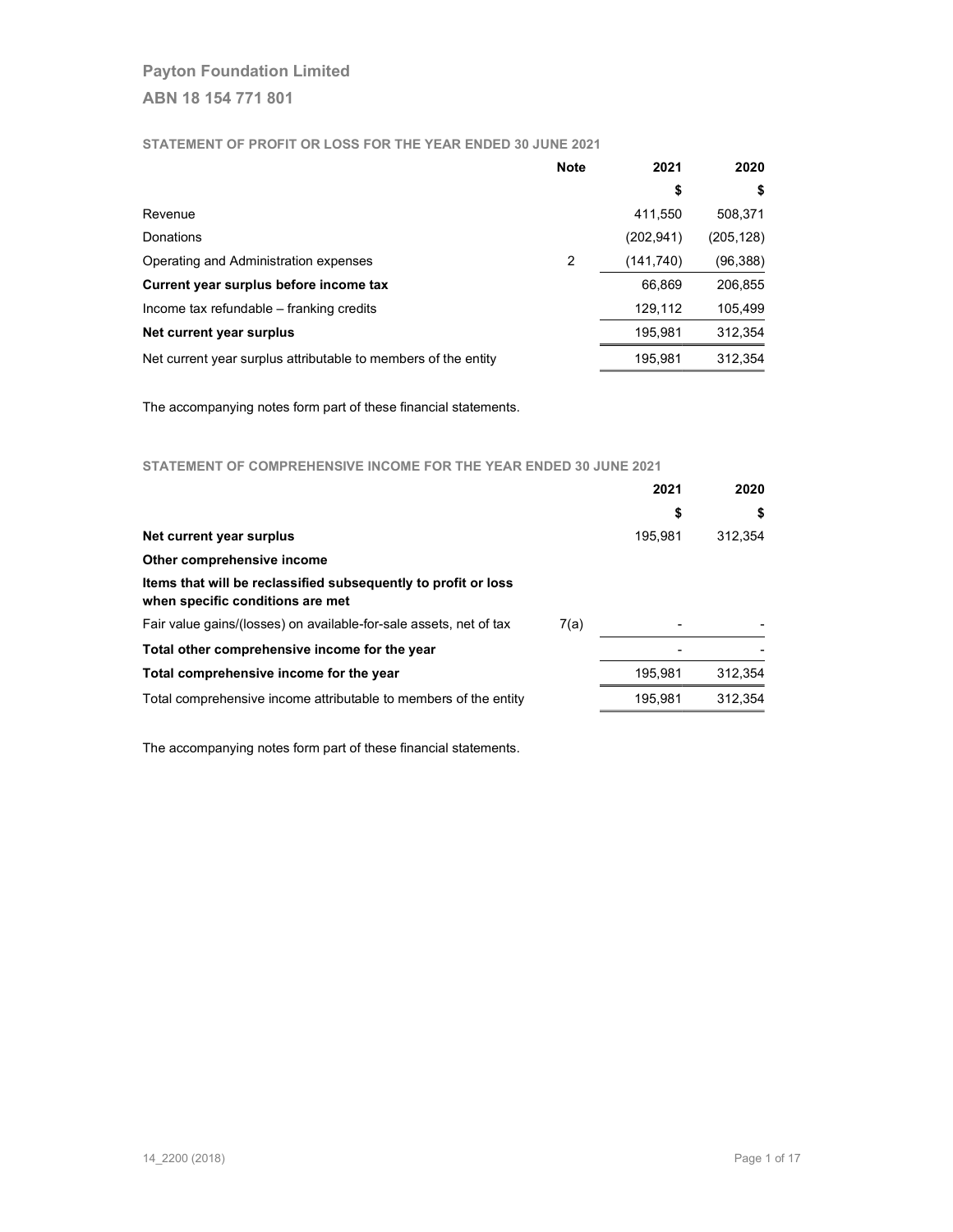ABN 18 154 771 801

STATEMENT OF FINANCIAL POSITION AS AT 30 JUNE 2021

|                                       | <b>Note</b> | 2021    | 2020    |
|---------------------------------------|-------------|---------|---------|
|                                       |             | \$      | \$      |
| <b>ASSETS</b>                         |             |         |         |
| <b>CURRENT ASSETS</b>                 |             |         |         |
| Cash and cash equivalents             | 3           | 267,883 | 39,608  |
| Accounts receivable and other debtors | 4           | 131,343 | 108,177 |
| Other current assets                  | 5           | 251,836 | 335,858 |
| <b>TOTAL CURRENT ASSETS</b>           |             | 651,062 | 483,643 |
| NON-CURRENT ASSETS                    |             |         |         |
| Property, Plant and equipment         | 6           | 28,345  |         |
| Financial assets                      | 7           | 5,001   | 5,001   |
| Other non-current assets              | 8           | 1,750   | 1,750   |
| <b>TOTAL NON-CURRENT ASSETS</b>       |             | 35,096  | 6,751   |
| <b>TOTAL ASSETS</b>                   |             | 686,158 | 490,394 |
| <b>LIABILITIES</b>                    |             |         |         |
| <b>CURRENT LIABILITIES</b>            |             |         |         |
| Accounts payable and other payables   | 9           |         | 4,354   |
| Other liabilities                     | 10          | 5,803   | 1,666   |
| <b>TOTAL CURRENT LIABILITIES</b>      |             | 5,803   | 6,020   |
| <b>TOTAL LIABILITIES</b>              |             | 5,803   | 6,020   |
| <b>NET ASSETS</b>                     |             | 680,355 | 484,374 |
| <b>EQUITY</b>                         |             |         |         |
| Retained surplus                      |             | 680,355 | 484,374 |
| <b>TOTAL EQUITY</b>                   |             | 680,355 | 484,374 |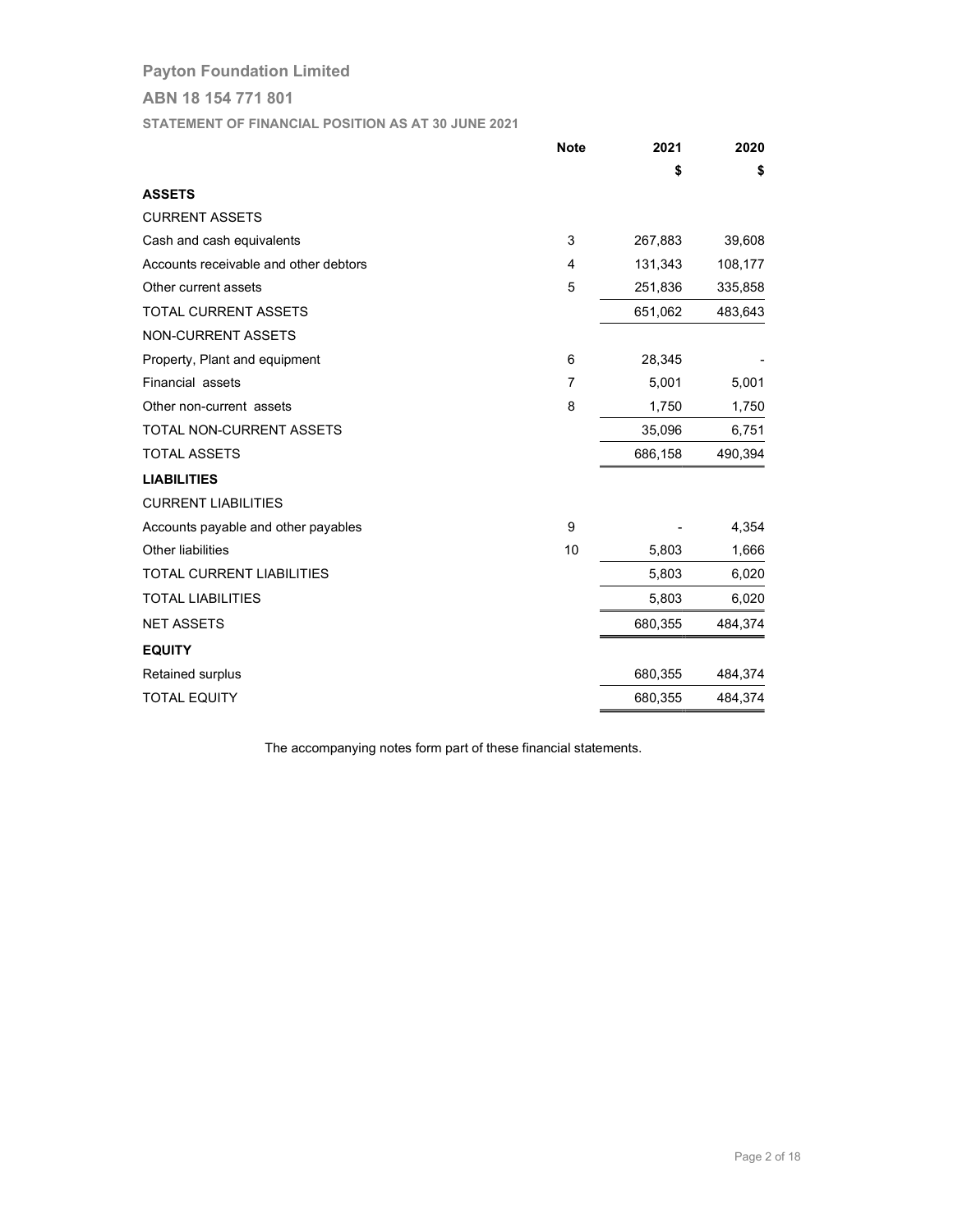STATEMENT OF CHANGES IN EQUITY FOR THE YEAR ENDED 30 JUNE 2021

|                                                                  | <b>Retained</b><br><b>Surplus</b> |
|------------------------------------------------------------------|-----------------------------------|
|                                                                  | \$                                |
| Balance at 1 July 2019                                           | 172,020                           |
| Comprehensive income                                             |                                   |
| Surplus for the year attributable to members of the entity       | 312,354                           |
| Other comprehensive income for the year                          |                                   |
| Total comprehensive income attributable to members of the entity | 312,354                           |
| Balance at 30 June 2020                                          | 484.374                           |
| <b>Comprehensive income</b>                                      |                                   |
| Surplus for the year attributable to members of the entity       | 195.981                           |
| Other comprehensive income for the year                          |                                   |
| Total comprehensive income attributable to members of the entity |                                   |
| Balance at 30 June 2021                                          | 680,355                           |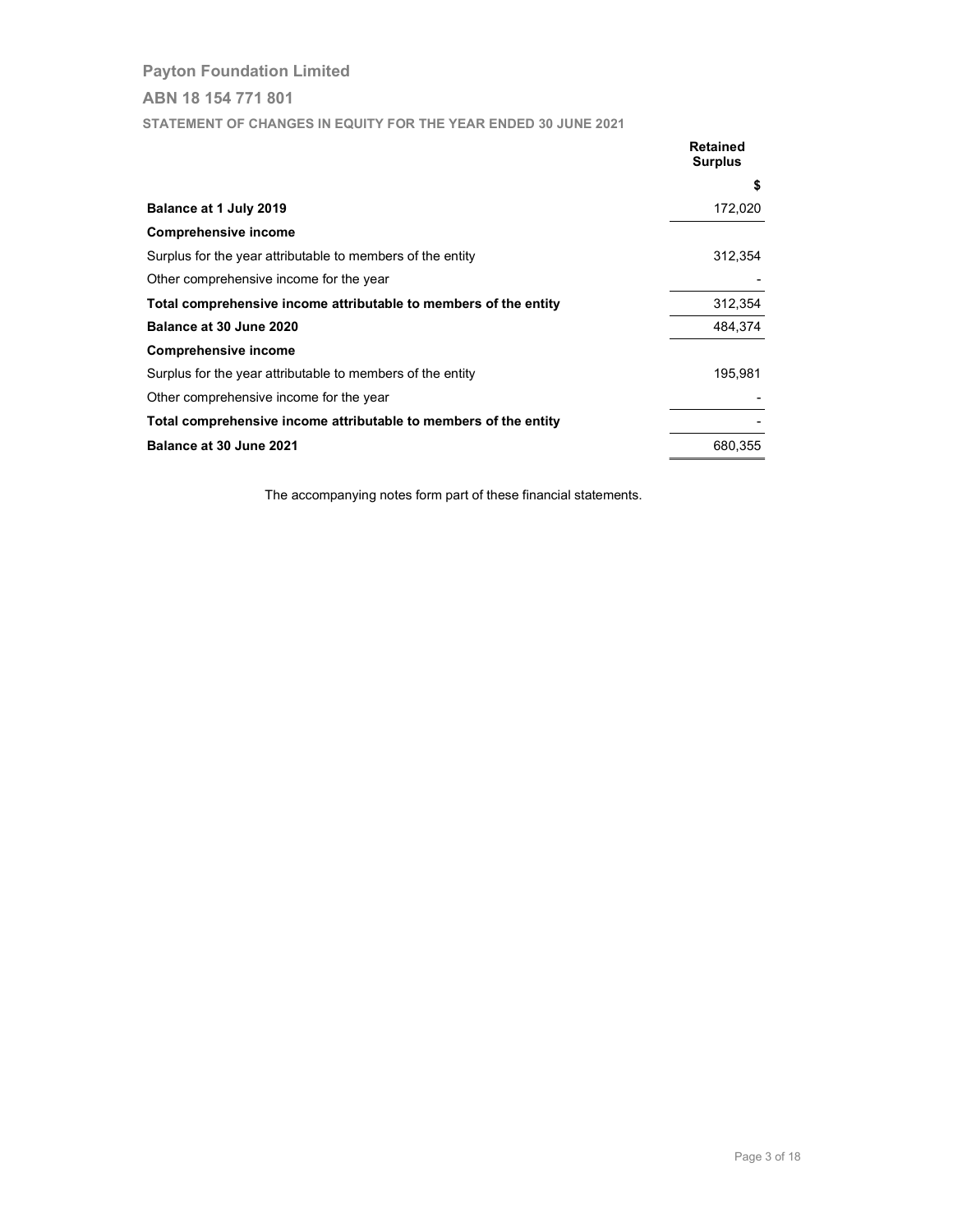ABN 18 154 771 801

STATEMENT OF CASH FLOWS FOR THE YEAR ENDED 30 JUNE 2021

|                                                        | <b>Note</b> | 2021       | 2020       |
|--------------------------------------------------------|-------------|------------|------------|
|                                                        |             | S          | \$         |
| CASH FLOWS FROM OPERATING ACTIVITIES                   |             |            |            |
| Receipts from distributions and grants                 |             | 47,453     | 244,330    |
| Payments to charity partners - donations               |             | (202, 941) | (201, 996) |
| Payments to employees and suppliers                    |             | (142,070)  | (91, 074)  |
| Loans (to)/repayments from charity partners            |             | 2,282      | 3,402      |
| Interest and dividend income received                  |             | 468,896    | 321,925    |
| Net cash (used in)/generated from operating activities | 11          | 173,620    | 276,587    |
| CASH FLOWS FROM INVESTING ACTIVITIES                   |             |            |            |
| Payment for investments                                |             | (28, 345)  | (290,000)  |
| Redemption of investments                              |             | 83,000     |            |
| Net cash used in investing activities                  |             | 54,655     | (290,000)  |
| CASH FLOWS FROM FINANCING ACTIVITIES                   |             |            |            |
| <b>Borrowings</b>                                      |             |            |            |
| Net cash used in financing activities                  |             |            |            |
| Net (decrease)/increase in cash held                   |             | 228,275    | (13, 413)  |
| Cash on hand at the beginning of the financial year    |             | 39,608     | 53,021     |
| Cash on hand at the end of the financial year          | 3           | 267,883    | 39,608     |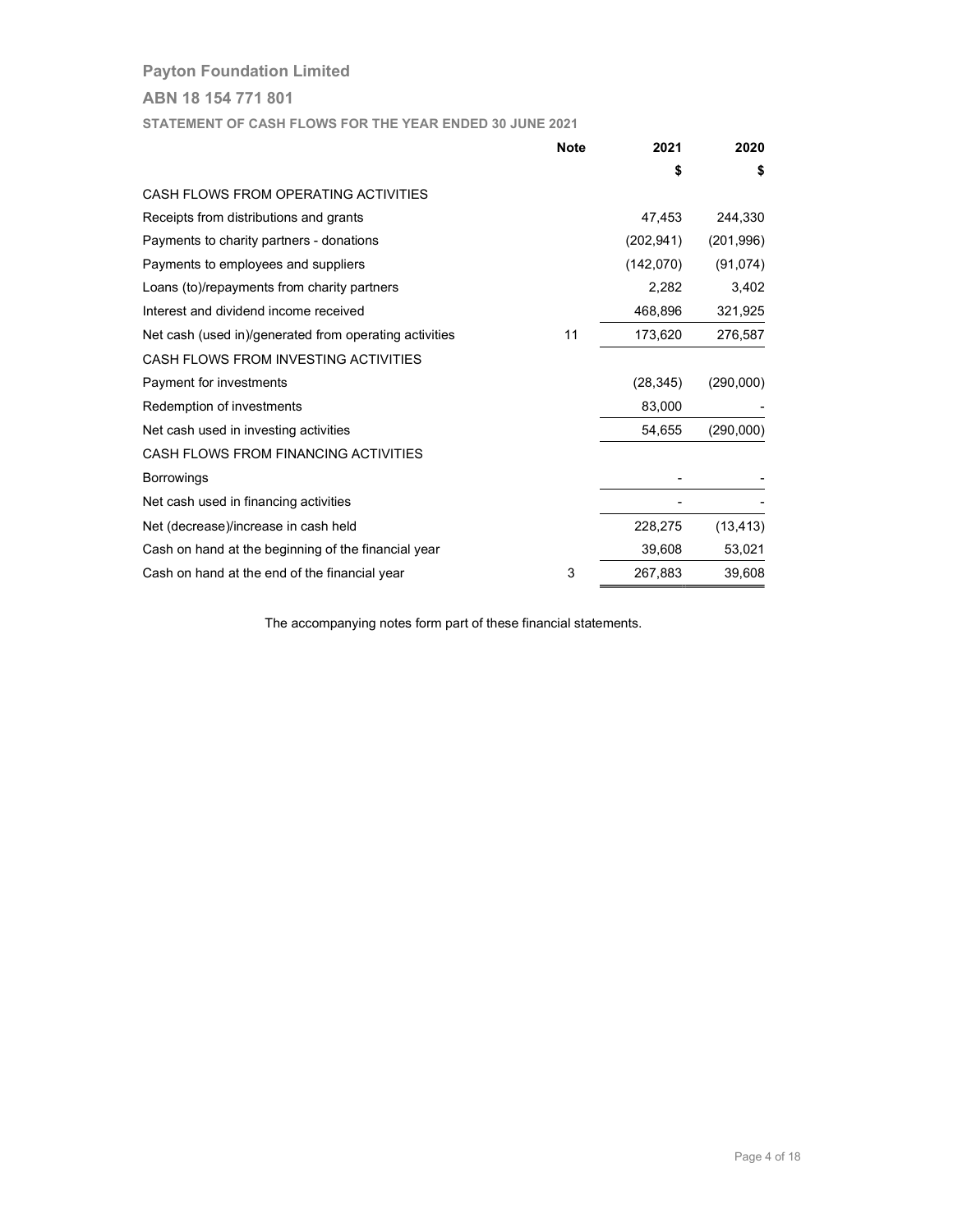#### NOTES TO THE FINANCIAL STATEMENTS FOR THE YEAR ENDED 30 JUNE 2021

The financial statements cover Payton Foundation Limited as an individual entity, incorporated and domiciled in Australia. Payton Foundation Limited is a company limited by guarantee.

The financial statements were authorised for issue by the directors of the company on the  $22<sup>nd</sup>$  December 2021.

## NOTE 1: SUMMARY OF SIGNIFICANT ACCOUNTING POLICIES

#### Financial Reporting Framework

The directors have prepared the financial statements on the basis that the company is a non-reporting entity because there are no users dependent on general purpose financial statements. These financial statements are therefore special purpose financial statements that have been prepared in order to meet the requirements of the Australian Charities and Not-for-profits Commission Act 2012. The company is a not-for-profit entity for financial reporting purposes under Australian Accounting Standards.

The financial statements have been prepared in accordance with the mandatory Australian Accounting Standards applicable to entities reporting under the Australian Charities and Not-for-profits Commission Act 2012 and the significant accounting policies disclosed below, which the directors have determined are appropriate to meet the needs of members. Such accounting policies are consistent with those of previous periods unless stated otherwise.

#### Basis of Preparation

The financial statements, except for the cash flow information, have been prepared on an accrual basis and are based on historical costs unless otherwise stated in the notes. Material accounting policies adopted in the preparation of these financial statements are presented below and have been consistently applied unless stated otherwise. The amounts presented in the financial statements have been rounded to the nearest dollar.

#### Accounting Policies

#### a. Revenue

Donations and bequests are recognised as revenue when received.

 Interest revenue is recognised as it accrues using the effective interest method, which for floating rate financial assets is the rate inherent in the instrument. Dividend revenue is recognised when the right to receive a dividend has been established.

All revenue is stated net of the amount of goods and services tax.

#### b. Property, Plant and Equipment

#### Plant and equipment

Plant and equipment are measured on the cost basis less depreciation and any impairment losses.

The carrying amount of plant and equipment is reviewed annually by directors to ensure it is not in excess of the recoverable amount from these assets. The recoverable amount is assessed on the basis of the expected net cash flows that will be received from the assets' employment and subsequent disposal. The expected net cash flows have been discounted to their present values in determining recoverable amounts.

 In the event the carrying amount of plant and equipment is greater than the recoverable amount, the carrying amount is written down immediately to the estimated recoverable amount. A formal assessment of recoverable amount is made when impairment indicators are present (refer to Note 1(d) for details of impairment).

Plant and equipment that have been contributed at no cost, or for nominal cost, are recognised at the fair value of the asset at the date it is acquired.

#### Depreciation

The depreciable amount of all fixed assets including buildings and capitalised lease assets, but excluding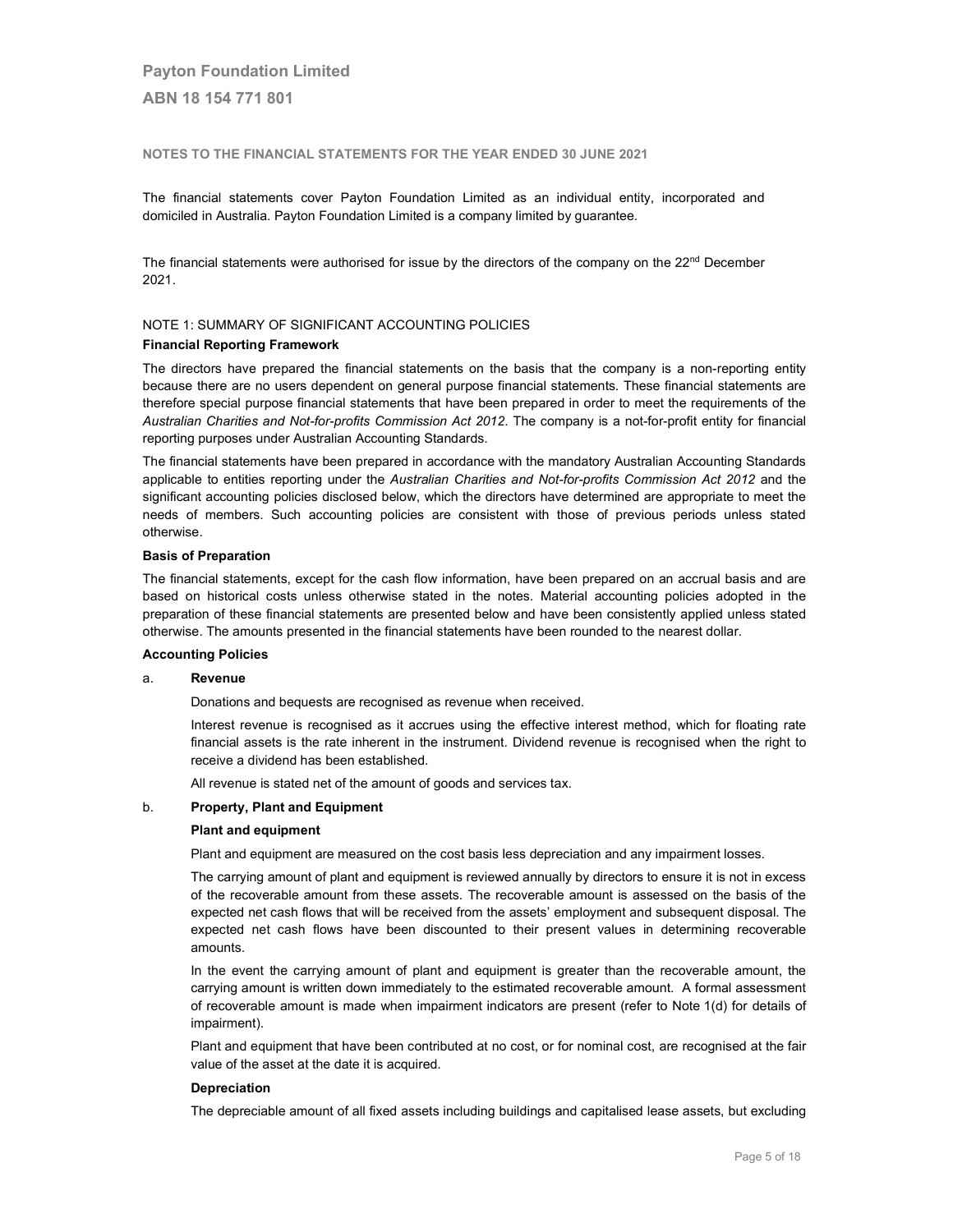## ABN 18 154 771 801

#### NOTES TO THE FINANCIAL STATEMENTS FOR THE YEAR ENDED 30 JUNE 2021

freehold land, is depreciated on a straight-line basis over the asset's useful life to the entity commencing from the time the asset is held ready for use.

The depreciation rates used for each class of depreciable assets are:

## Class of Fixed Asset **Depreciation Rate**

Plant and equipment 33.33%

The assets' residual values and useful lives are reviewed, and adjusted if appropriate, at the end of each reporting period.

An asset's carrying amount is written down immediately to its recoverable amount if the asset's carrying amount is greater than its estimated recoverable amount.

 Gains and losses on disposals are determined by comparing proceeds with the carrying amount. These gains or losses are recognised in profit or loss in the period in which they arise. When revalued assets are sold, amounts included in the revaluation surplus relating to that asset are transferred to retained earnings.

#### c. Financial Instruments

## Initial recognition and measurement

 Financial assets and financial liabilities are recognised when the Entity becomes a party to the contractual provisions of the instrument. For financial assets, this is equivalent to the date that the Entity commits itself to either the purchase or the sale of the asset (ie trade date accounting is adopted).

Financial instruments (except for trade receivables) are initially measured at fair value plus transaction costs, except where the instrument is classified "at fair value through profit or loss", in which case transaction costs are expensed to profit or loss immediately. Where available, quoted prices in an active market are used to determine fair value. In other circumstances, valuation techniques are adopted. Financial assets and financial liabilities are recognised when the Entity becomes a party to the contractual provisions of the instrument. For financial assets, this is equivalent to the date that the Entity commits itself

 Trade receivables are initially measured at the transaction price if the trade receivables do not contain a significant financing component or if the practical expedient was applied as specified in paragraph 63 of AASB 15: Revenue from Contracts with Customers.

#### Classification and subsequent measurement

Financial liabilities

Financial liabilities are subsequently measured at:

- amortised cost; or
- fair value through profit and loss.

A financial liability is measured at fair value through profit and loss if the financial liability is:

- A financial liability is measured at fair value through profit and loss if the financial liability is:<br>– a contingent consideration of an acquirer in a business combination to which AASB 3: Business Combinations applies; Business Combinations
	- held for trading; or
	- initially designated as at fair value through profit or loss.

 All other financial liabilities are subsequently measured at amortised cost using the effective interest method.

The effective interest method is a method of calculating the amortised cost of a debt instrument and of allocating interest expense to profit or loss over the relevant period.

 The effective interest rate is the internal rate of return of the financial asset or liability. That is, it is the rate that exactly discounts the estimated future cash flows through the expected life of the instrument to the net carrying amount at initial recognition. – held for trading; or<br>
– initially designated as at fair value through profit or loss.<br>
All other financial liabilities are subsequently measured at amortised cost using the effective<br>
method.<br>
The effective interest meth

A financial liability is held for trading if it is:

- incurred for the purpose of repurchasing or repaying in the near term;
- part of a portfolio where there is an actual pattern of short-term profit taking; or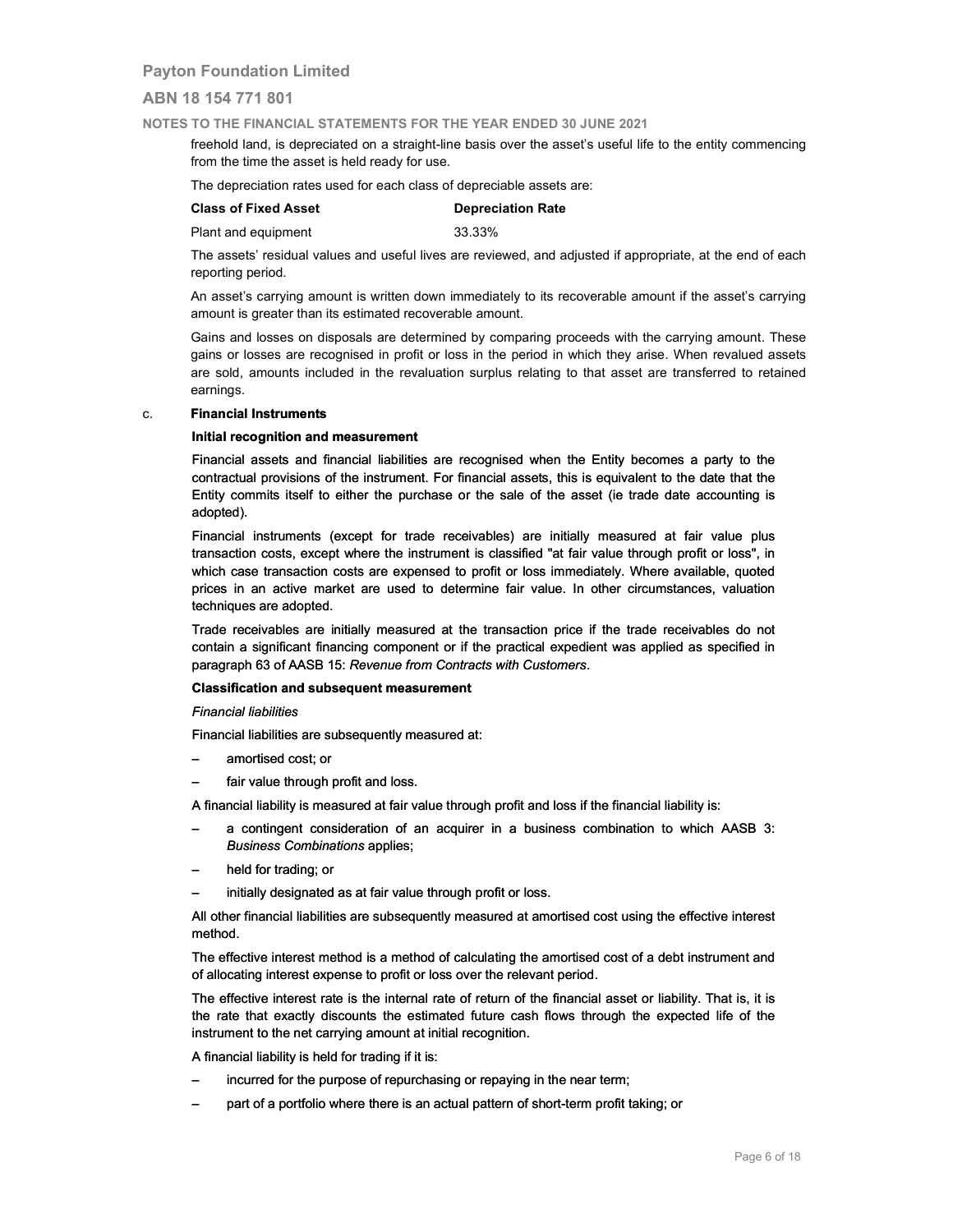## ABN 18 154 771 801

NOTES TO THE FINANCIAL STATEMENTS FOR THE YEAR ENDED 30 JUNE 2021

 – a derivative financial instrument (except for a derivative that is in a financial guarantee contract or a derivative that is in an effective hedging relationship).

 Any gains or losses arising on changes in fair value are recognised in profit or loss to the extent that they are not part of a designated hedging relationship.

The change in fair value of the financial liability attributable to changes in the issuer's credit risk is taken to other comprehensive income and is not subsequently reclassified to profit or loss. Instead, it is transferred to retained earnings upon derecognition of the financial liability.

 If taking the change in credit risk to other comprehensive income enlarges or creates an accounting mismatch, these gains or losses should be taken to profit or loss rather than other comprehensive income. – a derivative financial instrument (except for a derivative that is in a financial guarantee<br>
contract or a derivative that is in an effective hedging relationship).<br>
Any gains or losses arising on changes in fair value a

A financial liability cannot be reclassified.

#### Financial assets

Financial assets are subsequently measured at:

- amortised cost;
- fair value through other comprehensive income; or
- fair value through profit or loss.

Measurement is on the basis of two primary criteria:

- fair value through profit or loss.<br>Measurement is on the basis of two primary criteria:<br>– the contractual cash flow characteristics of the financial asset; and
	- the business model for managing the financial assets.

 A financial asset that meets the following conditions is subsequently measured at amortised cost: – the business model for managing the financial assets.<br>A financial asset that meets the following conditions is subsequently measured at<br>– the financial asset is managed solely to collect contractual cash flow

- the financial asset is managed solely to collect contractual cash flows; and
- the contractual terms within the financial asset give rise to cash flows that are solely payments of principal and interest on the principal amount outstanding on specified dates. – the principal specified dates.

 A financial asset that meets the following conditions is subsequently measured at fair value through other comprehensive income:

- the contractual terms within the financial asset give rise to cash flows that are solely payments of principal and interest on the principal amount outstanding on specified dates; and
- the business model for managing the financial asset comprises both contractual cash flows collection and the selling of the financial asset.

 By default, all other financial assets that do not meet the measurement conditions of amortised cost and fair value through other comprehensive income are subsequently measured at fair value through profit or loss.

The Entity initially designates a financial instrument as measured at fair value through profit or loss if:

- it eliminates or significantly reduces a measurement or recognition inconsistency (often referred to as an "accounting mismatch") that would otherwise arise from measuring assets or liabilities or recognising the gains and losses on them on different bases; to principal and interest on the principal and an interest on the principal amount outstanding on specified dates; and<br>
- the business model for managing the financial asset comprises both contractual cash flows<br>
collectio
- it is in accordance with the documented risk management or investment strategy and information about the groupings is documented appropriately, so the performance of the financial liability that is part of a group of financial liabilities or financial assets can be managed and evaluated consistently on a fair value basis; and – it is in accordance with the documented risk management or investment strategy and information about the groupings is documented appropriately, so the performance of the financial liability that is part of a group of fin
- it is a hybrid contract that contains an embedded derivative that significantly modifies the cash flows otherwise required by the contract. – it is a hybrid contract that contains an embedded derivative that significantly modifies the cash<br>flows otherwise required by the contract.<br>The initial measurement of financial instruments at fair value through profit or

option on initial classification and is irrevocable until the financial asset is derecognised.

#### Equity instruments

At initial recognition, as long as the equity instrument is not held for trading or is not a contingent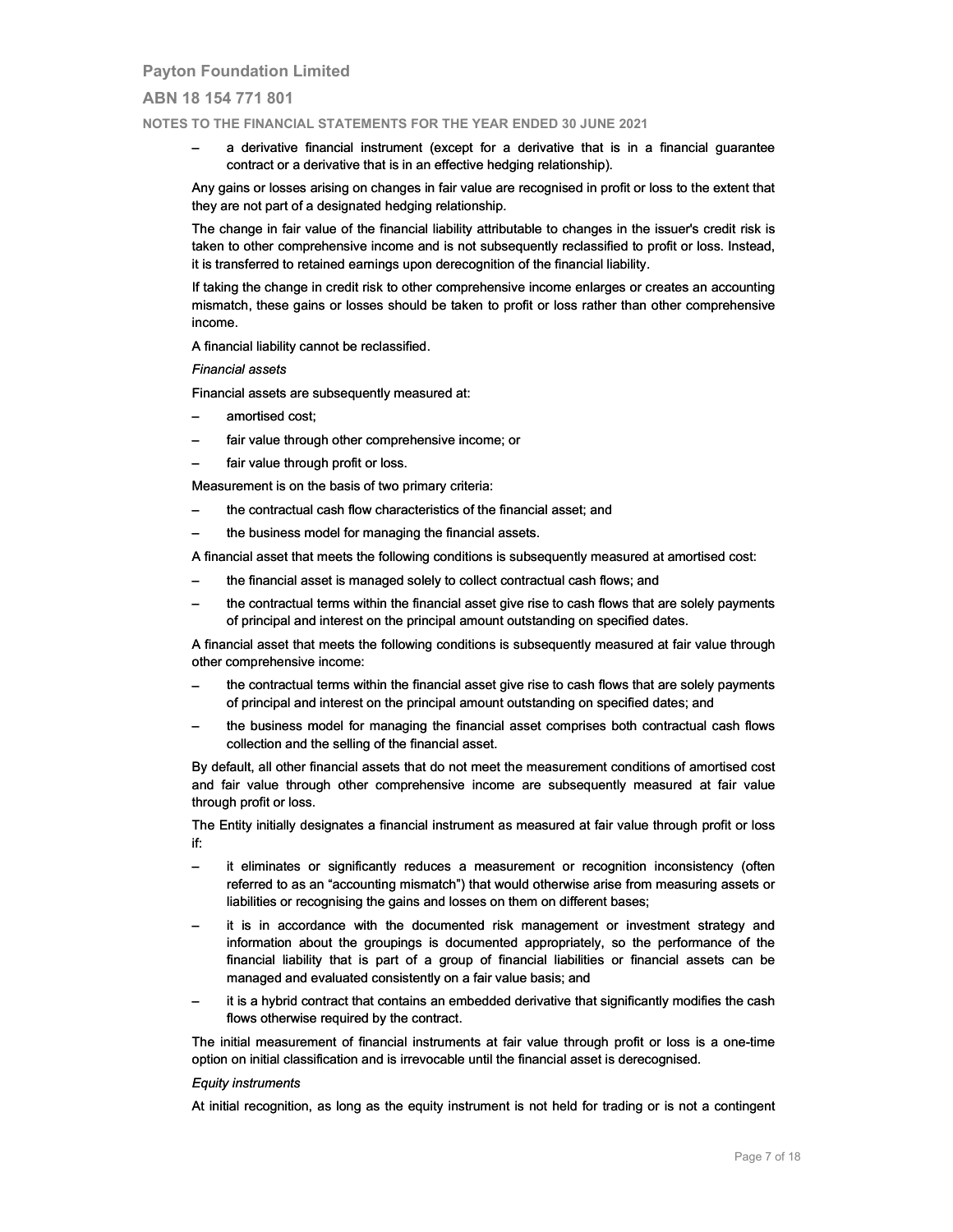## ABN 18 154 771 801

#### NOTES TO THE FINANCIAL STATEMENTS FOR THE YEAR ENDED 30 JUNE 2021

consideration recognised by an acquirer in a business combination to which AASB 3 applies, the Entity makes an irrevocable election to measure any subsequent changes in fair value of the equity instruments in other comprehensive income, while the dividend revenue received on underlying equity instruments investments will still be recognised in profit or loss.

Regular way purchases and sales of financial assets are recognised and derecognised at settlement date in accordance with the Entity's accounting policy.

#### Derecognition

 Derecognition refers to the removal of a previously recognised financial asset or financial liability from the statement of financial position.

## Derecognition of financial liabilities

 A liability is derecognised when it is extinguished (ie when the obligation in the contract is discharged, cancelled or expires). An exchange of an existing financial liability for a new one with substantially modified terms, or a substantial modification to the terms of a financial liability, is treated as an extinguishment of the existing liability and recognition of a new financial liability. Derecognition refers to the removal of a previously recognised financial asset or financial liability<br>
from the statement of financial liabilities<br>
A liability is derecognitied when it is extinguished (ie when the obligati

 The difference between the carrying amount of the financial liability derecognised and the consideration paid and payable, including any non-cash assets transferred or liabilities assumed, is recognised in profit or loss.

#### Derecognition of financial assets

 A financial asset is derecognised when the holder's contractual rights to its cash flows expires, or the asset is transferred in such a way that all the risks and rewards of ownership are substantially transferred.

All the following criteria need to be satisfied for the derecognition of a financial asset:

- the right to receive cash flows from the asset has expired or been transferred;
- all risk and rewards of ownership of the asset have been substantially transferred; and
- the Entity no longer controls the asset (ie it has no practical ability to make unilateral decisions to sell the asset to a third party).

On derecognition of a financial asset measured at amortised cost, the difference between the asset's carrying amount and the sum of the consideration received and receivable is recognised in profit or loss.

 On derecognition of a debt instrument classified as fair value through other comprehensive income, the cumulative gain or loss previously accumulated in the investment revaluation reserve is reclassified to profit or loss.

 On derecognition of an investment in equity that the Entity elected to classify as at fair value through other comprehensive income, the cumulative gain or loss previously accumulated in the investments revaluation reserve is not reclassified to profit or loss, but is transferred to retained earnings.

#### Impairment

The Entity recognises a loss allowance for expected credit losses on:

- financial assets that are measured at amortised cost or fair value through other comprehensive income;
- lease receivables;
- contract assets (eg amount due from customers under contracts);
- loan commitments that are not measured at fair value through profit or loss; and
- financial guarantee contracts that are not measured at fair value through profit or loss. - contract assets (eg amount due from customers under contracts);<br>
- loan commitments that are not measured at fair value through profit or loss; and<br>
- financial guarantee contracts that are not measured at fair value thr

Loss allowance is not recognised for:

- financial assets measured at fair value through profit or loss; or
- equity instruments measured at fair value through other comprehensive income.

Expected credit losses are the probability-weighted estimate of credit losses over the expected life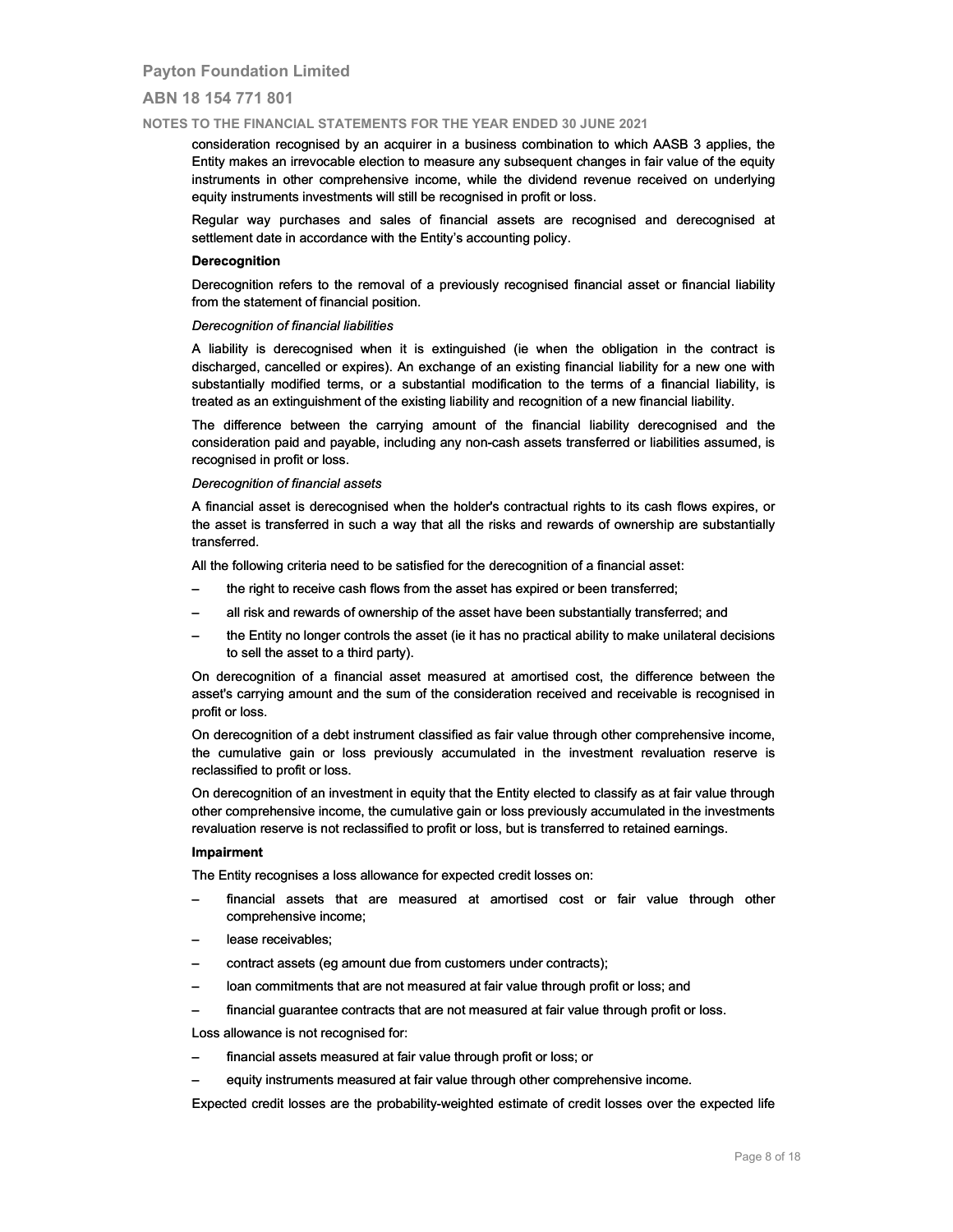## ABN 18 154 771 801

#### NOTES TO THE FINANCIAL STATEMENTS FOR THE YEAR ENDED 30 JUNE 2021

of a financial instrument. A credit loss is the difference between all contractual cash flows that are due and all cash flows expected to be received, all discounted at the original effective interest rate of the financial instrument.

The Entity uses the following approaches to impairment, as applicable under AASB 9: Financial Instruments:

- the general approach;
- the simplified approach;
- the purchased or originated credit-impaired approach; and
- low credit risk operational simplification.

#### General approach

Under the general approach, at each reporting period, the Entity assesses whether the financial instruments are credit-impaired, and:

- if the credit risk of the financial instrument has increased significantly since initial recognition, the Entity measures the loss allowance of the financial instruments at an amount equal to the lifetime expected credit losses; and — the general approach;<br>
— the purchased or originated credit-impaired approach; and<br>
— low credit risk operational simplification.<br>
Seneral approach<br>
— the general approach, at each reporting period, the Entity assesses w
- if there has been no significant increase in credit risk since initial recognition, the Entity measures the loss allowance for that financial instrument at an amount equal to 12-month expected credit losses.

#### Simplified approach

 The simplified approach does not require tracking of changes in credit risk at every reporting period, but instead requires the recognition of lifetime expected credit loss at all times.

- This approach is applicable to:
- trade receivables; and
- lease receivables.

 In measuring the expected credit loss, a provision matrix for trade receivables is used, taking into consideration various data to get to an expected credit loss (ie diversity of its customer base, appropriate groupings of its historical loss experience, etc).

#### Purchased or originated credit-impaired approach

 For a financial assets that are considered to be credit-impaired (not on acquisition or originations), the Entity measures any change in its lifetime expected credit loss as the difference between the asset's gross carrying amount and the present value of estimated future cash flows discounted at the financial asset's original effective interest rate. Any adjustment is recognised in profit or loss as an impairment gain or loss. In measuring the expected credit loss, a provision matrix for trade receivables is used, taking into<br>consideration various data to get to an expected credit loss (ie diversity of its customer base,<br>appropriate groupings of

Evidence of credit impairment includes:

- significant financial difficulty of the issuer or borrower;
- a breach of contract (eg default or past due event);
- where a lender has granted to the borrower a concession, due to the borrower's financial difficulty, that the lender would not otherwise consider;
- the likelihood that the borrower will enter bankruptcy or other financial reorganisation; and
- the disappearance of an active market for the financial asset because of financial difficulties. –

#### Low credit risk operational simplification approach

If a financial asset is determined to have low credit risk at the initial reporting date, the Entity assumes that the credit risk has not increased significantly since initial recognition and, accordingly, it can continue to recognise a loss allowance of 12-month expected credit loss.

 In order to make such a determination that the financial asset has low credit risk, the Entity applies In order to make such a determination that the financial asset has low credit risk, the Entity applies<br>its internal credit risk ratings or other methodologies using a globally comparable definition of low credit risk.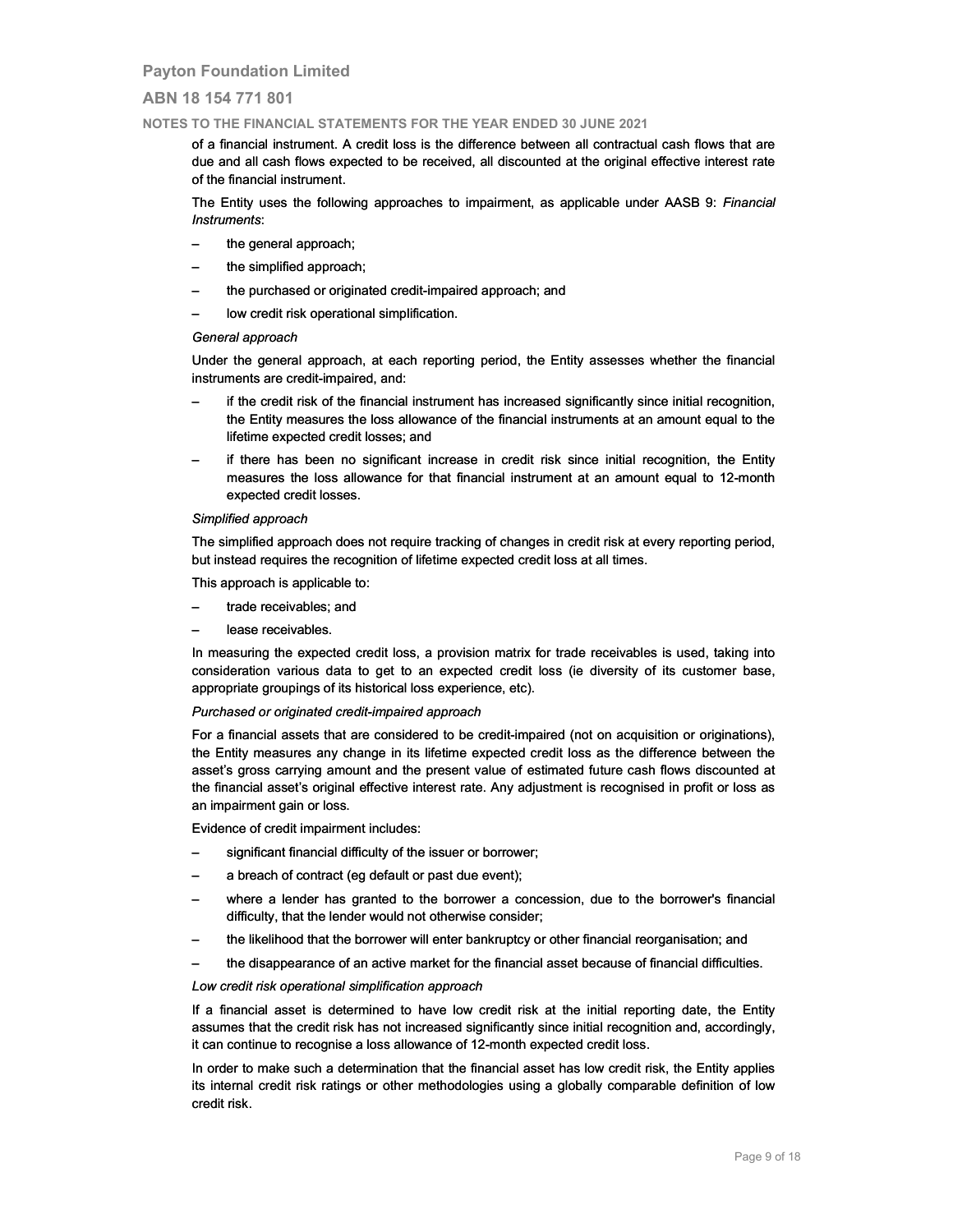## ABN 18 154 771 801

#### NOTES TO THE FINANCIAL STATEMENTS FOR THE YEAR ENDED 30 JUNE 2021

#### A financial asset is considered to have low credit risk if:

- there is a low risk of default by the borrower;
- the borrower has strong capacity to meet its contractual cash flow obligations in the near term; and
- adverse changes in economic and business conditions in the longer term, may, but not necessarily, reduce the ability of the borrower to fulfil its contractual cash flow obligations.

 A financial asset is not considered to carry low credit risk merely due to existence of collateral, or because a borrower has a lower risk of default than the risk inherent in the financial assets, or lower than the credit risk of the jurisdiction in which it operates.

#### Recognition of expected credit losses in financial statements

 At each reporting date, the Entity recognises the movement in the loss allowance as an impairment gain or loss in the statement of profit or loss and other comprehensive income.

 The carrying amount of financial assets measured at amortised cost includes the loss allowance relating to that asset.

Assets measured at fair value through other comprehensive income are recognised at fair value with changes in fair value recognised in other comprehensive income. The amount in relation to change in credit risk is transferred from other comprehensive income to profit or loss at every reporting period.

 For financial assets that are unrecognised (eg loan commitments yet to be drawn, financial guarantees), a provision for loss allowance is created in the statement of financial position to recognise the loss allowance.

#### d. Impairment of Assets

At the end of each reporting period, the Entity reviews the carrying amounts of its tangible and intangible assets to determine whether there is any indication that those assets have been impaired. If such an indication exists, the recoverable amount of the asset, being the higher of the asset's fair value less costs of disposal and value in use, is compared to the asset's carrying amount. Any excess of the asset's carrying amount over its recoverable amount is recognised immediately in profit or loss. A financial asset is considered to have low credit risk if:<br>
— the borrower has strong capacity to the borrower;<br>
— the borrower has strong capacity to meet its contractual cash flow obligations in the near term;<br>
and<br>
— a

 Where the future economic benefits of the asset are not primarily dependent upon the asset's ability to generate net cash inflows and when the Entity would, if deprived of the asset, replace its remaining future economic benefits, value in use is determined as the depreciated replacement cost of an asset.

 Where it is not possible to estimate the recoverable amount of a class of asset, the Entity estimates the recoverable amount of the cash-generating unit to which the asset belongs.

Where an impairment loss on a revalued asset is identified, this is debited against the revaluation surplus in respect of the same class of asset to the extent that the impairment loss does not exceed the amount in the revaluation surplus for that same class of asset. to generate net cash inflows and when the Entity would, if deprived of the asset, replace its<br>future economic benefits, value in use is determined as the depreciated replacement cost of<br>Where it is not possible to estimate

 Cash and cash equivalents include cash on hand, deposits held at-call with banks, other short-term highly liquid investments with original maturities of three months or less, and bank overdrafts.

#### f. Accounts Receivable and Other Debtors

Accounts receivable and other debtors include amounts due from donors and any outstanding loan and grant receipts. Receivables expected to be collected within 12 months of the end of the reporting period are classified as current assets. All other receivables are classified as non-current assets.

#### g. Goods and Services Tax (GST)

Revenues, expenses and assets are recognised net of the amount of GST, except where the amount of GST incurred is not recoverable from the Australian Taxation Office (ATO).

Receivables and payables are stated inclusive of the amount of GST receivable or payable. The net amount of GST recoverable from, or payable to, the ATO is included with other receivables or payables in the statement of financial position.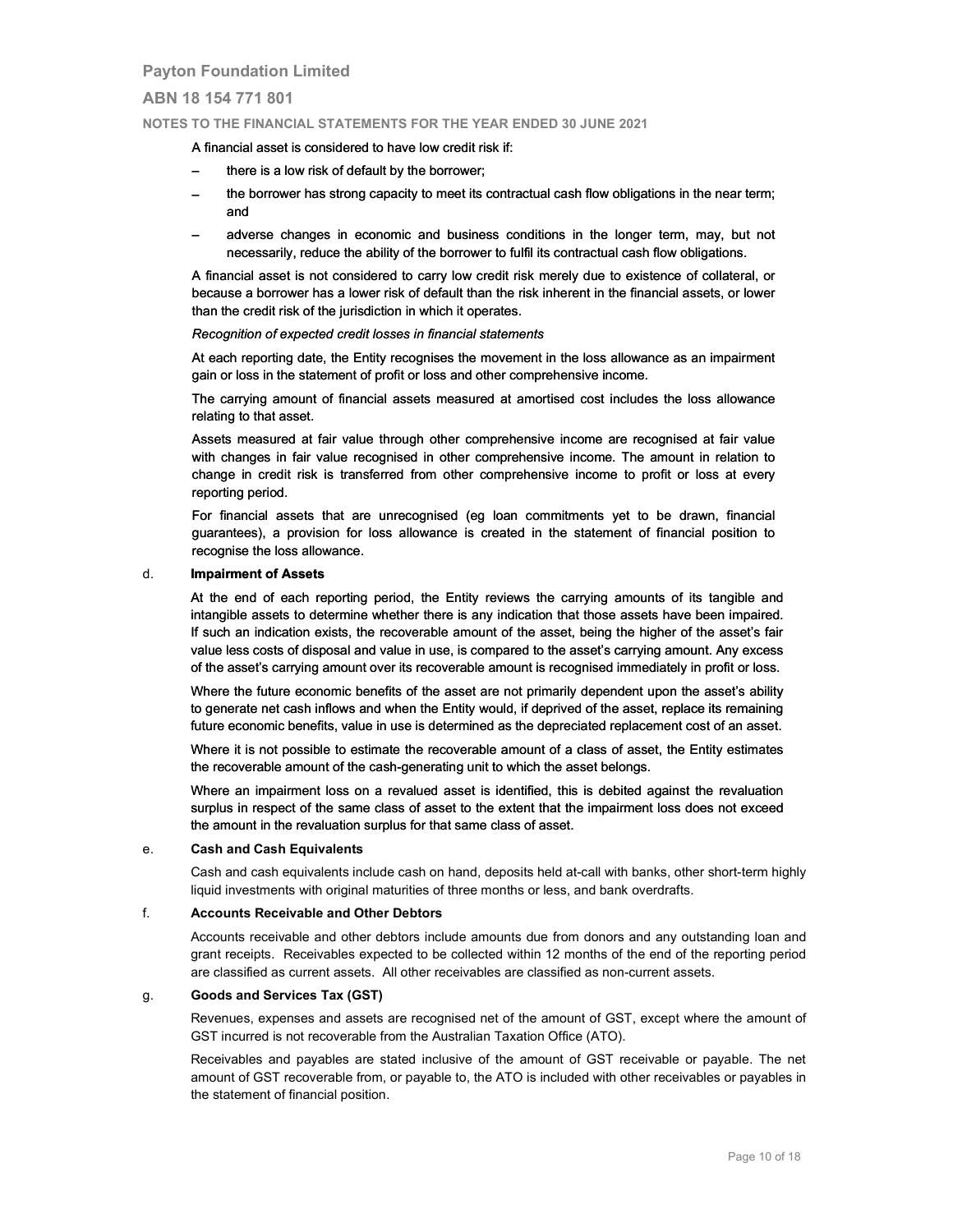## ABN 18 154 771 801

## NOTES TO THE FINANCIAL STATEMENTS FOR THE YEAR ENDED 30 JUNE 2021

Cash flows are presented on a gross basis. The GST components of cash flows arising from investing or financing activities which are recoverable from, or payable to, the ATO are presented as operating cash flows included in receipts from customers or payments to suppliers.

## h. Income Tax

No provision for income tax has been raised as the entity is exempt from income tax under Div 50 of the Income Tax Assessment Act 1997.

## i. Comparative Figures

Where required by Accounting Standards, comparative figures have been adjusted to conform with changes in presentation for the current financial year.

Where the company retrospectively applies an accounting policy, makes a retrospective restatement or reclassifies items in its financial statements, a third statement of financial position as at the beginning of the preceding period in addition to the minimum comparative financial statements must be presented.

## j. Accounts Payable and Other Payables

Accounts payable and other payables represent the liability outstanding at the end of the reporting period for goods and services received by the company during the reporting period which remain unpaid. The balance is recognised as a current liability with the amount being normally paid within 30 days of recognition of the liability.

## k. Critical Accounting Estimates and Judgements

 The directors evaluate estimates and judgements incorporated into the financial statements based on historical knowledge and best available current information. Estimates assume a reasonable expectation of future events and are based on current trends and economic data, obtained both externally and within the company.

### Key estimates

(i) Impairment

 The company assesses impairment at the end of each reporting period by evaluating conditions and events specific to the company that may be indicative of impairment triggers.

(ii) Plant and equipment

 As indicated in Note 1(c), the company reviews the useful life of plant and equipment on annual basis.

(iii) Available-for-sale investments

 The entity holds an unlisted investment in iCrypto Index Fund Pty Ltd, valuation at the end of the reporting period has been estimated, by directors, based on the underlying crypto-currency investment market at that time.

#### l. Economic Dependence

 Payton Foundation Limited is dependent on the distributable profits of Payton Capital for the majority of its revenue used to operate the entity. At the date of this report the Board of Directors has no reason to believe Payton Capital will not continue to generate distributable profits.

## m. New Accounting Standards for Application in Future Periods

The directors have assessed all new and amended accounting standards issued and effective for financial reporting periods beginning on or after 1 July 2020, and determine there to be no effect on the current year financial statements.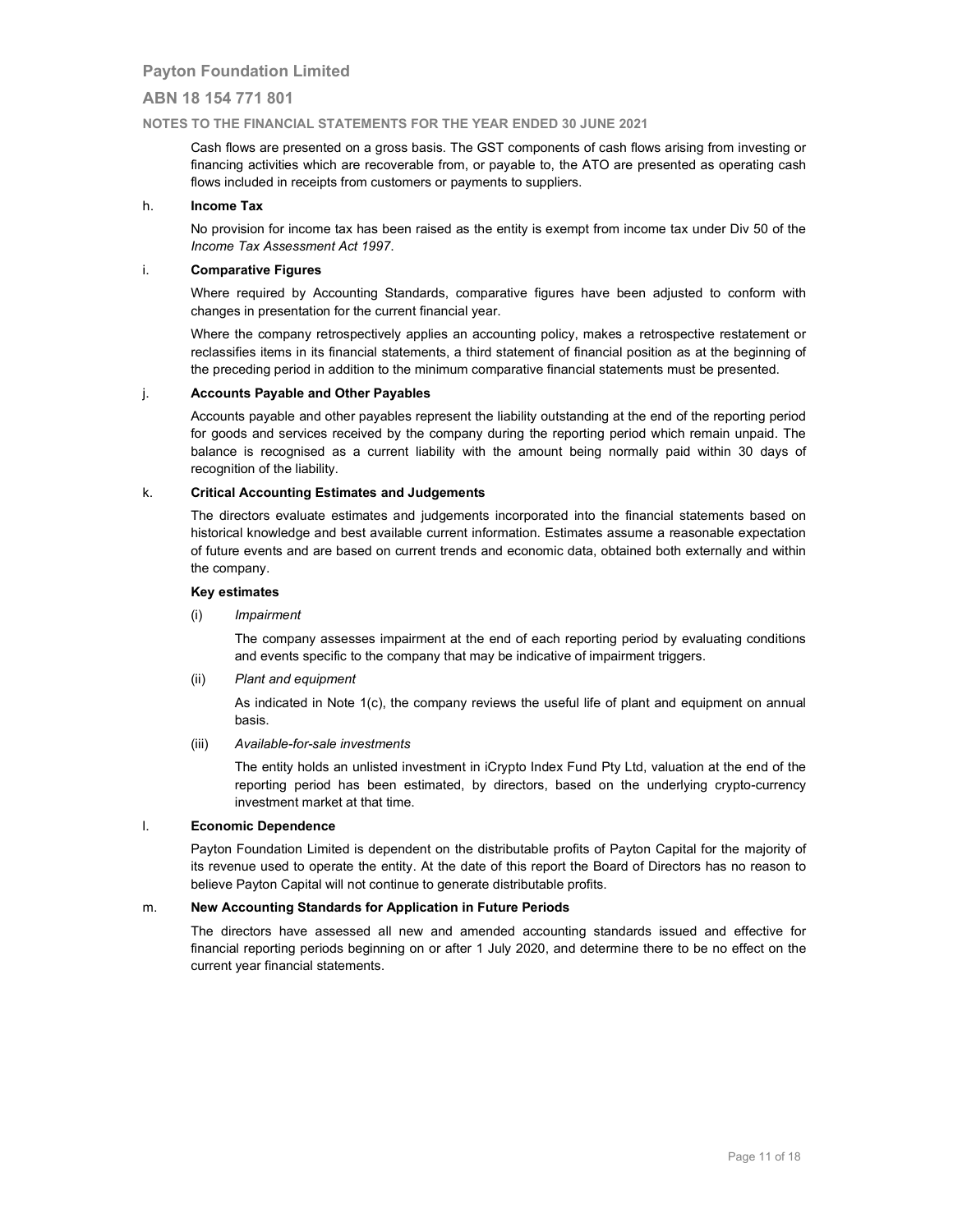## ABN 18 154 771 801

NOTES TO THE FINANCIAL STATEMENTS FOR THE YEAR ENDED 30 JUNE 2021

## NOTE 2: NET CURRENT YEAR SURPLUS

| 2021           | 2020  |
|----------------|-------|
| S              | S     |
|                |       |
| $\blacksquare$ | 3,132 |
|                |       |

## NOTE 3: CASH AND CASH EQUIVALENTS

|                                               | 2021    | 2020   |
|-----------------------------------------------|---------|--------|
|                                               | \$      | 5      |
| Cash at bank - unrestricted - Australia       | 261,822 | 34,911 |
| Cash at bank - unrestricted - Kenya           | 6,061   | 4,697  |
|                                               | 267,883 | 39,608 |
| NOTE 4: ACCOUNTS RECEIVABLE AND OTHER DEBTORS |         |        |
|                                               | 2021    | 2020   |
|                                               | S       | S      |

| <b>CURRENT</b>                                      |         |         |
|-----------------------------------------------------|---------|---------|
| Franking Credits receivable                         | 129.112 | 105.500 |
| <b>GST Refundable</b>                               | 2.231   | 2.677   |
| Total current accounts receivable and other debtors | 131.343 | 108.177 |

## NOTE 5: OTHER CURRENT ASSETS

|                                                                    | 2021     | 2020      |
|--------------------------------------------------------------------|----------|-----------|
|                                                                    | \$       | \$        |
| Investment in Payton Capital Select Investment Trust -48 Hour Cash | 207,701  | 290,000   |
| Loans to charity partners - Mama Obed                              | 44,135   | 45,858    |
| Total other current assets                                         | 251,836  | 335,858   |
| NOTE 6: PROPERTY, PLANT AND EQUIPMENT                              | 2021     | 2020      |
|                                                                    | \$       | \$        |
| Property – Deposit on freehold land in Moe                         | 28,345   |           |
| Motor Vehicle at cost                                              | 18,762   | 18,762    |
| Less accumulated depreciation                                      | (18,762) | (18, 762) |
| Net carrying amount                                                | 28,345   |           |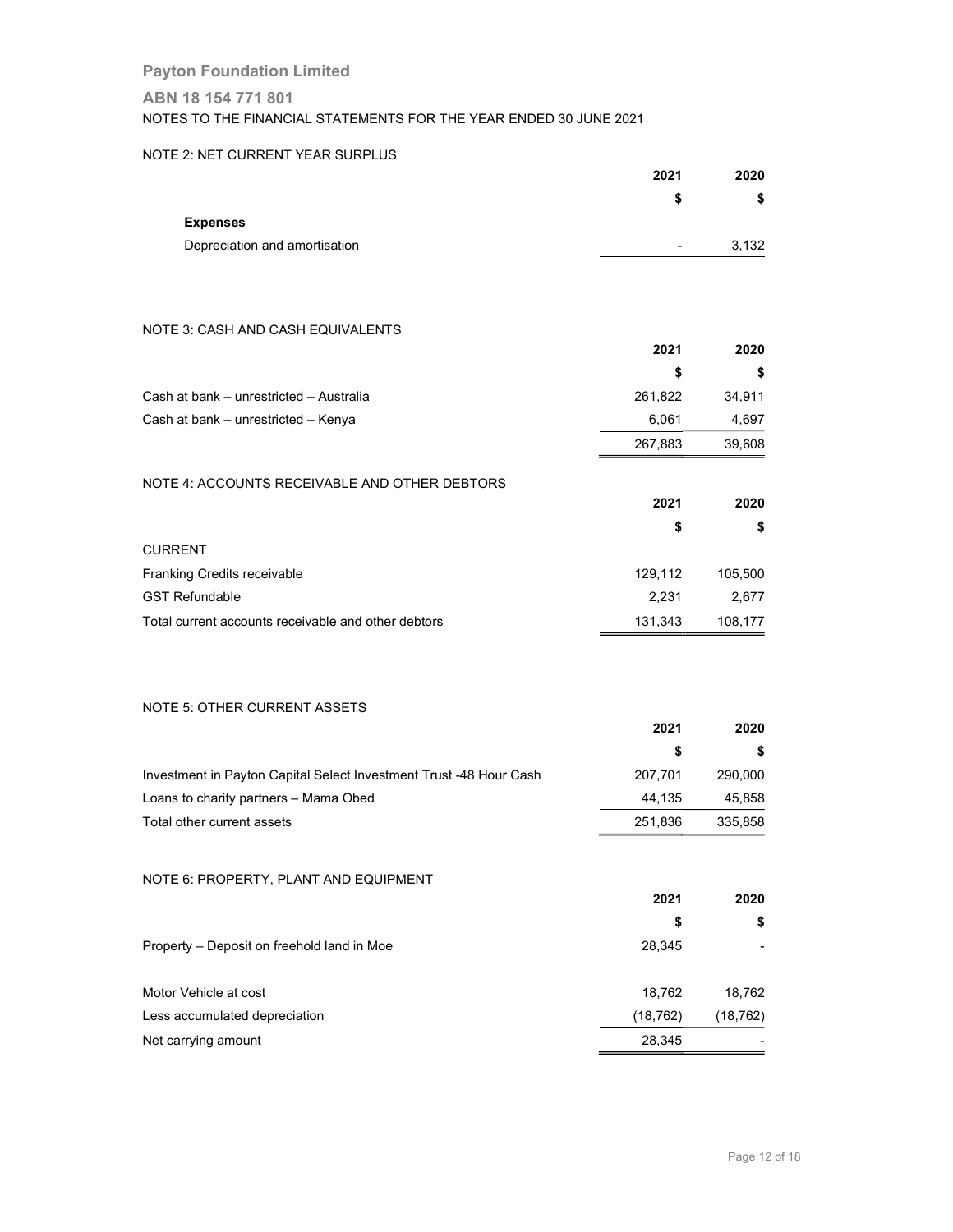## NOTES TO THE FINANCIAL STATEMENTS FOR THE YEAR ENDED 30 JUNE 2021

## NOTE 7: FINANCIAL ASSETS

|                                          | 2021  | 2020  |
|------------------------------------------|-------|-------|
|                                          | \$    | S     |
| NON-CURRENT                              |       |       |
| Shares in Payton Capital Limited         |       |       |
| Investment in iCrypto Index Fund Pty Ltd | 5,000 | 5,000 |
|                                          | 5,001 | 5,001 |

## a. Available-for-sale financial assets

| Investment in iCrypto Index Fund Pty Ltd at fair value: |       |
|---------------------------------------------------------|-------|
| Balance at the start of the year                        | 5.000 |
| Fair value remeasurement gains/(losses)                 |       |
| Balance at the end of the year                          | 5.000 |

 The investment value in iCrypto Index Fund Pty Ltd has been estimated, by directors, based on the underlying crypto-currency investment market at the end of the reporting period.

## NOTE 8: OTHER NON-CURRENT ASSETS

|              | 2021  | 2020  |
|--------------|-------|-------|
|              | S     | S     |
| NON-CURRENT  |       |       |
| Set-up costs | 1,750 | 1,750 |
|              | 1,750 | 1,750 |

## NOTE 9: ACCOUNTS PAYABLE AND OTHER PAYABLES

|                            | 2021  | 2020<br>\$ |
|----------------------------|-------|------------|
|                            | \$    |            |
| <b>CURRENT</b>             |       |            |
| Accounts payable           |       | 4,354      |
|                            |       | 4,354      |
| NOTE 10: OTHER LIABILITIES |       |            |
|                            | 2021  | 2020       |
|                            | \$    | \$         |
| PAYG payable               | 5,803 | 1,666      |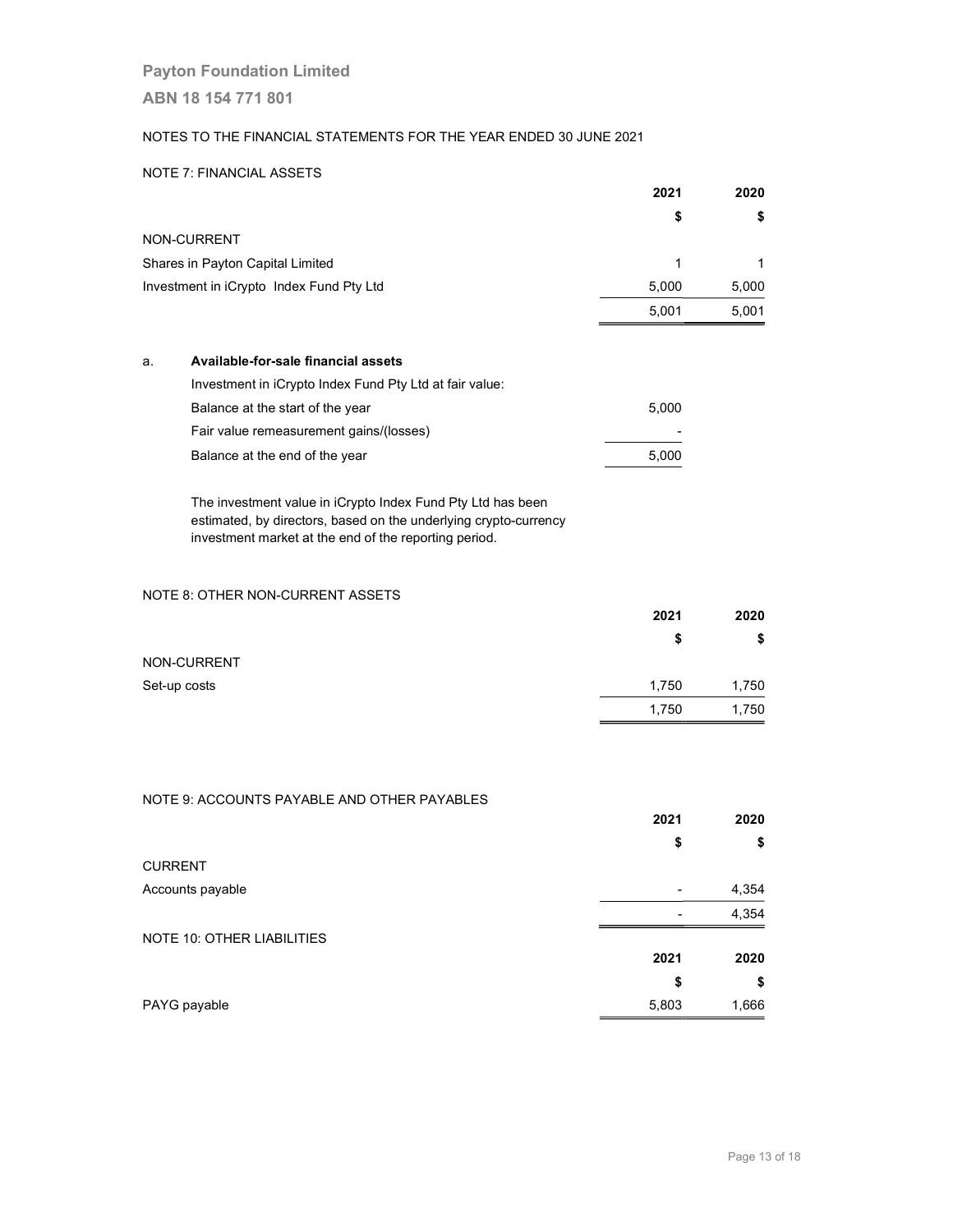## NOTES TO THE FINANCIAL STATEMENTS FOR THE YEAR ENDED 30 JUNE 2021

#### NOTE 11: CASH FLOW INFORMATION

|                                                                                         | 2021      | 2020      |
|-----------------------------------------------------------------------------------------|-----------|-----------|
|                                                                                         | \$        | \$        |
| Reconciliation of cash flows from operating activities with net<br>current year surplus |           |           |
| Net current year surplus                                                                | 195,981   | 312,354   |
| Adjusted for:                                                                           |           |           |
| depreciation and amortisation                                                           |           | 3,132     |
| Movements in working capital:                                                           |           |           |
| (increase)/decrease in accounts receivable and other debtors                            | (23, 568) | (48, 321) |
| (increase)/decrease in loans                                                            | 1,723     | 3.402     |
| (decrease)/increase in accounts payable and other payables                              | (516)     | 6,020     |
|                                                                                         | 173.620   | 276.587   |

NOTE 12: ENTITY DETAILS

The registered office of the company is:

Suite 2, Level 27,260 City Road

Southbank, VIC 3006

Australia

The principal place of business is:

Suite 2, Level 27,260 City Road

Southbank, VIC 3006

Australia

## NOTE 13: MEMBERS' GUARANTEE

The registered entity is incorporated under the Corporations Act 2001 and is a company limited by guarantee. If the company is wound up, the constitution states that each member is required to contribute a maximum of \$5 towards meeting any outstanding obligations of the entity. At 30 June 2021, the number of members was 4.